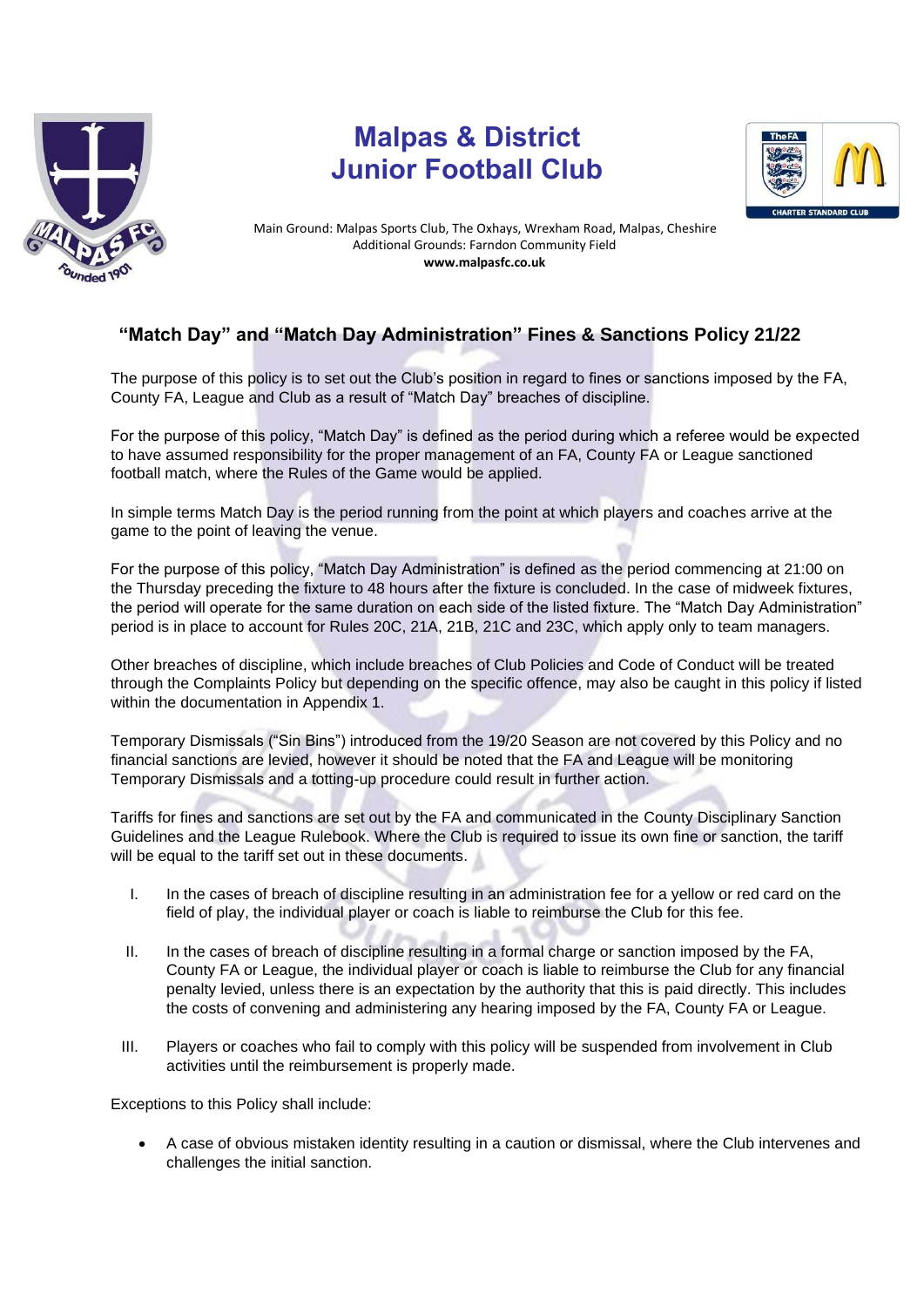- A case where following an appropriate investigation, the Club believes the fine or sanction to be incorrect or unfair and supports an official appeal to a higher authority.
- A case where following a formal investigation, in the view of the Committee, there are other extenuating factors.

Where an exception is confirmed, the Club may decide to contribute a proportion of any resulting financial penalty. Any contribution would be determined by the Committee on the merits of the specific circumstances.

Further to the conclusion of any FA, County FA or League action in regard to fines or sanctions, the Club reserves the right to take further action at the local level to preserve standards and adherence to its own Code of Conduct and other related policies.

Offences where fine or sanctions can be imposed are included in the Appendix 1.

This Policy should be read alongside the Club's Code of Conduct and League Rulebook.

|                                             | Hannah Adamson | <b>Club Welfare Officer</b> |
|---------------------------------------------|----------------|-----------------------------|
|                                             |                |                             |
| Agreed Date: 1 <sup>st</sup> September 2021 |                |                             |
| Review Date: 31 <sup>st</sup> August 2022   |                |                             |
|                                             |                |                             |
|                                             |                |                             |
| <b>Appendix 1</b>                           |                |                             |
|                                             |                |                             |
|                                             |                |                             |
| <b>Fines Tariffs 21/22 Season</b>           |                |                             |

Please refer to the County Disciplinary Sanction Guidelines (see Policies Section of the Club website)

The list below, which is an extract from the League Rulebook, relates mainly to Club and administrational offences but also includes a number of "Match Day" Offences where sanctions could be imposed; these are highlighted.

| <b>FINES TARIFF</b> |                                                                                                |                     |  |  |
|---------------------|------------------------------------------------------------------------------------------------|---------------------|--|--|
| <b>RULE NUMBER</b>  | <b>DESCRIPTION</b>                                                                             | <b>MAXIMUM FINE</b> |  |  |
| 2(G)                | <b>FAILURE TO AFFILIATE</b>                                                                    | £                   |  |  |
| 2(1)                | FAILURE TO COMPLY WITH FAINITIATIVES                                                           | £                   |  |  |
| 2(K)                | UNAUTHORISED ENTRY OF TEAMS INTO COMPETITIONS                                                  | £                   |  |  |
|                     | FAILURE TO OBTAIN CONSENT FOR A CHANGE OF CLUB NAME                                            | £                   |  |  |
| 4(C)                | <b>FAILURE TO PAY A DEPOSIT</b>                                                                | £                   |  |  |
| 4(E)                | FAILURE TO PROVIDE AFFILIATION NUMBER/DETAILS FORM                                             |                     |  |  |
| 5(E)                | COMMUNICATIONS CONDUCTED BY PERSONS OTHER THAN NOMINATED $\mathbf{F}$<br>OFFICERS              |                     |  |  |
| 6(H)                | FAILURE TO COMPLY WITH AN INSTRUCTION OF THE MANAGEMENT<br><b>COMMITTEE</b>                    | £                   |  |  |
| 6(1)                | <b>FAILURE TO PAY A FINE WITHIN REQUIRED TIMEFRAME</b>                                         | £                   |  |  |
| 8(H)                | FAILURE TO BE REPRESENTED AT AGM                                                               | £                   |  |  |
| 9                   | FAILURE TO BE REPRESENTED AT SGM                                                               | £                   |  |  |
| 10                  | <b>FAILURE TO SUBMIT THE REQUIRED WRITTEN AGREEMENT OR TO</b><br>NOTIFY CHANGES TO SIGNATORIES | £                   |  |  |
| 11(A)               | FAILURE TO PROVIDE NOTICE OF WITHDRAWAL BEFORE DEADLINE                                        | £                   |  |  |
| 11(B)               | FAILURE TO COMMENCE/COMPLETE FIXTURES                                                          | £                   |  |  |
| 13(A)               | FAILURE TO SUBMIT THE REQUIRED WRITTEN AGREEMENT REGARDING<br>THE TROPHY                       | £                   |  |  |